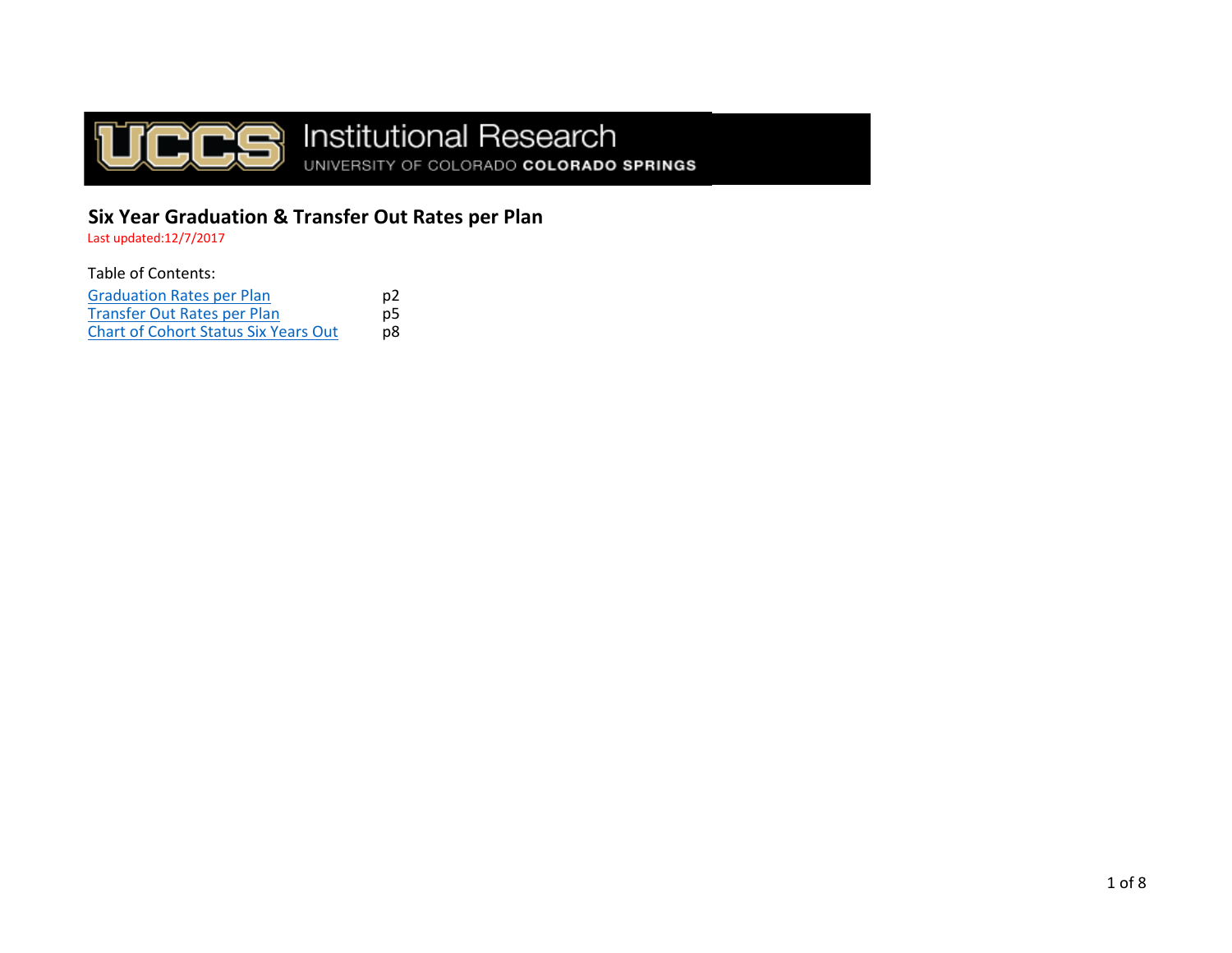

## Institutional Research UNIVERSITY OF COLORADO COLORADO SPRINGS

## **Six Year Graduation Rates per Plan**

#### Last updated: 12/7/2017

*Notes: Sorted by CIP Code. Cohorts are first-time full-time degree-seeking undergraduates (freshmen) who started in the Fall or were enrolled in the Fall and started in the preceding Summer. The cohorts shown here are the official cohorts used for IPEDS reporting. The size of the cohort is in parentheses while the percentage reflects the number of students in the cohort who earned a baccalaureate*  degree within six years. For example, 45.2% of 31 Communication students graduated in six years. The program reflects the **program in** *the student's first term, not the program from which s/he graduated. Programs are listed even if there were no students in the cohort who were enrolled in the program.*

|                 |            | Six rear Graduation Rate               |                   |              |             |             |              |              |             |
|-----------------|------------|----------------------------------------|-------------------|--------------|-------------|-------------|--------------|--------------|-------------|
|                 | <b>CIP</b> |                                        |                   |              |             |             |              |              |             |
| <b>CIP Code</b> | Sea        | <b>Program Name</b>                    | <b>Plan Codes</b> | 2006         | 2007        | 2008        | 2009         | 2010         | 2011        |
| 050299          | 00         | Women's and Ethnic Studies             | <b>WEST-BA</b>    |              |             |             |              |              |             |
| 090100          | 00         | Communication                          | COMM-BA           | 45.2% (31)   | 57.9% (19)  | 40.0% (25)  | 36.0% (25)   | 55.6% (27)   | 52.8% (36)  |
| 110701          | 00         | <b>Computer Science</b>                | <b>CSCI-BS</b>    | 46.7% (15)   | 50.0% (24)  | 60.0% (15)  | 50.0% (12)   | 68.2% (22)   | 64.3% (14)  |
| 110701          | 01         | <b>Computer Science</b>                | <b>BICS-BI</b>    |              | 66.7% (3)   | 100.0% (2)  | $33.3\%$ (3) | $60.0\%$ (5) | 66.7% (6)   |
| 110804          | 00         | Game Design and Development            | BIGD-BI           |              | 45.5% (11)  | 40.0% (20)  | 50.0% (16)   | 41.7% (12)   | 47.4% (19)  |
| 111003          | 00         | <b>Computer Science &amp; Security</b> | BISC-BI           |              | 100.0% (1)  | 100.0% (2)  | $0.0\%$ (1)  | 100.0% (1)   | 33.3% (3)   |
| 140901          | 00         | <b>Computer Engineering</b>            | <b>CPEN-BS</b>    | 44.4% (9)    | 27.3% (11)  | 44.4% (9)   | $20.0\%$ (5) | 36.4% (11)   | 63.6% (11)  |
| 141001          | 00         | <b>Electrical Engineering</b>          | ELEN-BS           | 55.6% (9)    | 33.3% (9)   | 100.0% (8)  | 40.0% (5)    | 66.7% (6)    | 37.5% (16)  |
| 141001          | 01         | <b>Electrical Engineering</b>          | BIEL-BI           |              | 100.0% (1)  | $0.0\%$ (1) | 33.3% (3)    | 100.0% (1)   | 50% (2)     |
| 141901          | 00         | <b>Mechanical Engineering</b>          | MEEN-BS           | 59.4% (32)   | 67.6% (34)  | 63.0% (46)  | 46.2% (39)   | 56.3% (48)   | 65.2% (46)  |
| 160905          | 00         | Spanish                                | SPAN-BA           | $20.0\%$ (5) | 66.7% (6)   | 40.0% (5)   | $0.0\%(1)$   | $20.0\%$ (5) | 33.3% (3)   |
| 230101          | 00         | English                                | <b>ENGL-BA</b>    | 52.0% (50)   | 53.5% (43)  | 65.7% (35)  | 35.0% (40)   | 52.8% (36)   | 27.3% (33)  |
| 240199          | 00         | Undecideds & Pre/Prep Programs:        | --                |              |             |             |              |              | 34.5% (556) |
|                 |            | <b>Business Preparation</b>            | PRBU              | 31.0% (29)   | 43.5% (23)  | 29.2% (48)  | 31.1% (74)   |              | 35.6% (90)  |
|                 |            | <b>Business Undetermined</b>           | BUUD/UDBU         | 45.1% (71)   | 48.3% (60)  | 43.5% (46)  | 42.4% (33)   | 36.8% (19)   | 44.7% (47)  |
|                 |            | <b>Engineering Undetermined</b>        | ENUD/UDEN         | 45.5% (22)   | 23.8% (21)  | 45.0% (20)  | 64.0% (25)   | 39.3% (28)   | 28.6% (14)  |
|                 |            | <b>LAS Undetermined</b>                | LSUD/UDLS         | 32.7% (101)  | 33.0% (112) | 36.6% (145) | 38.3% (141)  | 48.9% (141)  | 33.8% (142) |
|                 |            | <b>Nursing Prep</b>                    | <b>NUPR</b>       | 67.4% (46)   | 77.8% (45)  | 61.2% (49)  | 61.1% (54)   | 76.2% (42)   | 57.1% (42)  |
|                 |            | Pre-Business                           | <b>BUPR</b>       | 66.7% (3)    |             |             |              | 40.9% (93)   |             |
|                 |            | Pre-Dental Hygiene                     | <b>PRDH</b>       |              | $0.0\%$ (1) |             |              | $0.0\%$ (1)  |             |
|                 |            | Pre-Dentistry                          | <b>PRDE</b>       | $0.0\%$ (2)  | 50.0% (2)   | 50.0% (2)   |              | 66.7% (3)    |             |
|                 |            | Pre-Education                          | PRED              | 38.5% (13)   | $0.0\%$ (3) | 28.6% (14)  | $80.0\%$ (5) | 33.3% (6)    | 40% (15)    |
|                 |            | Pre-Engineering                        | <b>PREN</b>       | 14.8% (27)   | 9.4% (53)   | 28.6% (56)  | 26.4% (72)   | 25.0% (76)   | 23% (87)    |
|                 |            | Pre-Health Care                        | PRHC              | $0.0\%$ (6)  | 80.0% (5)   | 33.3% (18)  | 50.0% (12)   | 23.1% (13)   | 37.5% (16)  |

**Six Year Graduation Rate**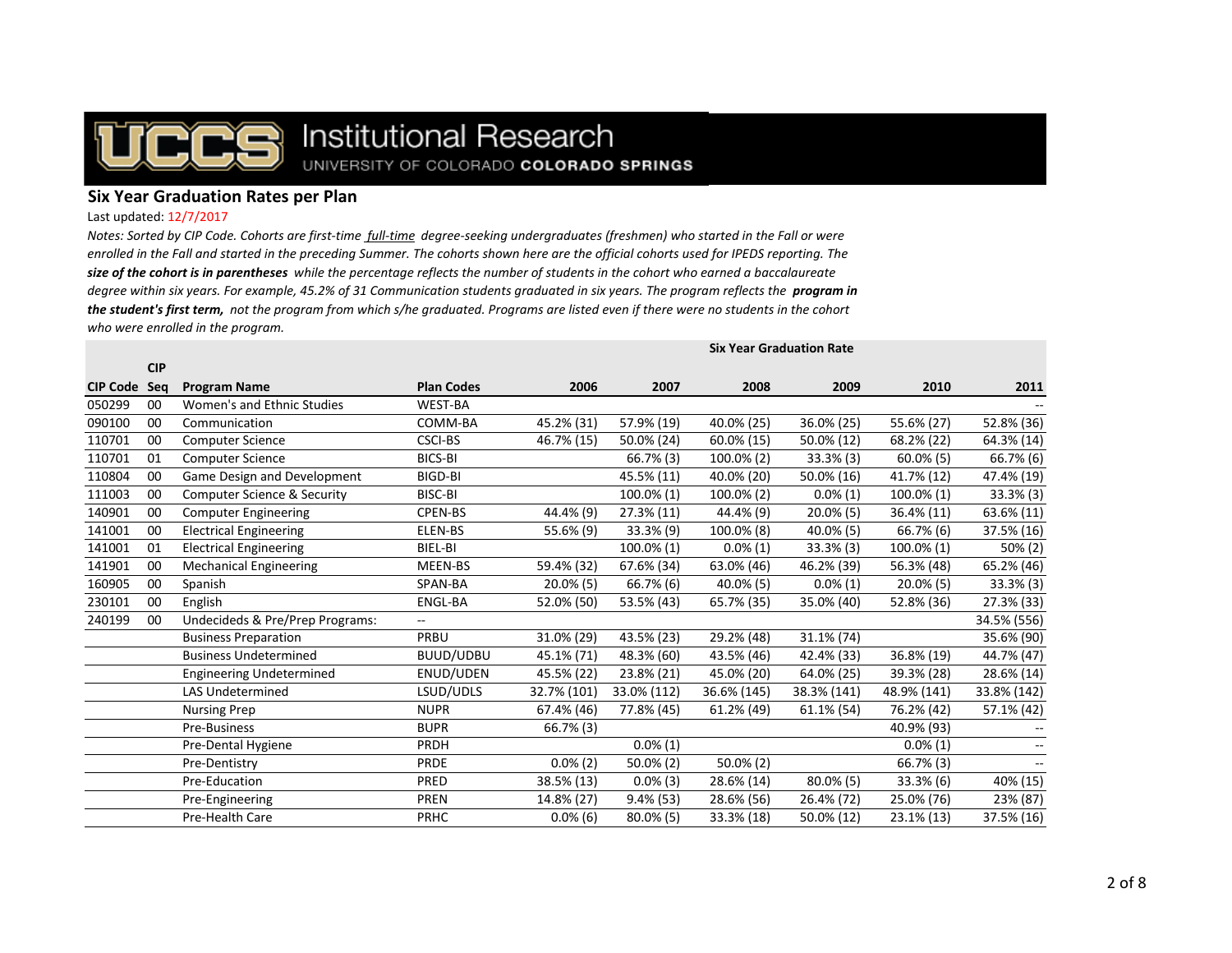|              | <b>CIP</b> |                                   |                   | <b>Six Year Graduation Rate</b> |                           |                         |             |             |                      |
|--------------|------------|-----------------------------------|-------------------|---------------------------------|---------------------------|-------------------------|-------------|-------------|----------------------|
| CIP Code Seq |            | <b>Program Name</b>               | <b>Plan Codes</b> | 2006                            | 2007                      | 2008                    | 2009        | 2010        | 2011                 |
|              |            | Pre-Journalism & Mass Comm.       | PRJR              | $0.0\%(1)$                      | $0.0\%$ (1)               | 100.0% (2)              |             | $0.0\%$ (1) | 40% (5)              |
|              |            | Pre-Law                           | <b>PLAW</b>       | $0.0\%$ (1)                     |                           | $50.0\%$ (2)            |             |             | 50% (2)              |
|              |            | Pre-Medical                       | PRMD              | 80.0% (5)                       | $0.0\%$ (3)               | 66.7% (3)               | 50.0% (2)   | 33.3% (3)   | 16.7% (6)            |
|              |            | Pre-Nursing                       | PRNU              | 26.5% (49)                      | 31.9% (47)                | 50.0% (44)              | 40.0% (65)  | 33.3% (75)  | 31% (84)             |
|              |            | Pre-Pharmacy                      | PRPH              | 66.7% (6)                       | $50.0\%$ (2)              | 40.0% (5)               | 100.0% (1)  | $0.0\%$ (4) | $0\% (2)$            |
|              |            | Pre-Physical Therapy              | <b>PRPT</b>       |                                 |                           | 100.0% (2)              | $0.0\%$ (2) | 33.3% (6)   | 25% (4)              |
|              |            | Pre-Physician's Assistant         | PRPA              |                                 |                           |                         | 100.0% (1)  |             |                      |
|              |            | Pre-Veterinary Medicine           | PRVT              | $0.0\%$ (1)                     |                           | 100.0% (1)              |             | $0.0\%$ (1) |                      |
| 260101       | 00         | Biology                           | <b>BLBS-BS</b>    |                                 |                           | 45.0% (80)              | 56.4% (55)  | 54.3% (70)  | 49.6% (117)          |
| 260101       | 01         | Biology                           | <b>BIOL-BA</b>    | 52.6% (78)                      | 39.1% (69)                | 70.0% (10)              | 40.0% (10)  | 42.9% (7)   | 80% (5)              |
| 260202       | 00         | Biochemistry                      | <b>BCBA-BA</b>    |                                 |                           |                         |             |             | $0\% (2)$            |
| 260202       | 01         | Biochemistry                      | BCBS-BS           |                                 |                           |                         |             |             | 66.7% (3)            |
| 270101       | 00         | Mathematics                       | MTBS-BS           | $0.0\%$ (2)                     | 75.0% (4)                 | 25.0% (4)               | 100.0% (1)  | 50.0% (6)   | 25% (4)              |
| 270101       | 01         | Mathematics                       | MATH-BA           | 33.3% (3)                       | 22.2% (9)                 | 36.4% (11)              | 33.3% (3)   | 60.0% (5)   | 44.4% (9)            |
| 300000       | 00         | <b>Distributed Studies</b>        | DIST-BA           | $0.0\%$ (1)                     |                           |                         |             |             |                      |
| 380101       | 00         | Philosophy                        | PHIL-BA           | 50.0% (4)                       | 50.0% (2)                 | $60.0\%$ (5)            | 100.0% (2)  | $0.0\%$ (1) | $0\% (2)$            |
| 400501       | 00         | Chemistry                         | CMBS-BS           | 25.0% (4)                       | $\overline{66.7\%}$ (6)   | 41.2% (17)              | 75.0% (12)  | 30.8% (13)  | 33.3% (21)           |
| 400501       | 01         | Chemistry                         | CHEM-BA           | $62.5\%$ (8)                    | 46.2% (13)                | 45.5% (11)              | 38.5% (13)  | $0.0\%$ (5) | 45.5% (11)           |
| 400801       | 00         | Physics                           | PHES-BS           | 33.3% (6)                       | 40.0% (5)                 | 100.0% (2)              | 66.7% (3)   | 40.0% (10)  | 40% (10)             |
| 420101       | 00         | Psychology                        | PSYC-BA           | 48.1% (52)                      | 45.8% (59)                | 42.2% (45)              | 43.6% (55)  | 43.1% (72)  | 50.7% (73)           |
| 430103       | 00         | Criminal Justice                  | CRJU-BA           |                                 | 38.5% (13)                | 47.1% (17)              | 52.0% (25)  | 52.9% (34)  | 40.9% (44)           |
| 450201       | 00         | Anthropology                      | ANTH-BA           | 66.7% (3)                       | 25.0% (4)                 | 50.0% (4)               | 50.0% (2)   | 40.0% (5)   | 14.3% (7)            |
| 450601       | 00         | Economics                         | ECON-BA           | 100.0% (2)                      | 50.0% (2)                 | 66.7% (3)               |             | 75.0% (4)   | 66.7% (3)            |
| 450701       | 00         | Geography & Environmental Studies | GEEV-BA           | 85.7% (7)                       | $\overline{5}$ 5.6% $(9)$ | 54.5% (11)              | 20.0% (10)  | 77.8% (9)   | 50% (10)             |
| 451001       | 00         | Political Science                 | PSCI-BA           | 21.4% (14)                      | 72.7% (11)                | 38.5% (13)              | 44.4% (18)  | 66.7% (15)  | $\frac{1}{50\%}(12)$ |
| 451101       | 00         | Sociology                         | SOCI-BA           | 45.5% (11)                      | 36.4% (11)                | 57.1% (7)               | 36.4% (11)  | 40.0% (5)   | 35.7% (14)           |
| 500101       | 00         | <b>Visual and Performing Arts</b> | VAPA-BA           | 40.0% (20)                      | 37.0% (27)                | 43.8% (32)              | 33.3% (21)  | 40.7% (27)  | 48.5% (33)           |
| 510000       | 00         | <b>Health Care Science</b>        | HCSC-BS           | 50.0% (22)                      | 54.2% (24)                | 62.1% (29)              | 32.0% (25)  | 54.5% (44)  | 48.9% (47)           |
| 513801       | 00         | <b>Nursing</b>                    | <b>NURS-BS</b>    |                                 |                           |                         |             | $0.0\%$ (1) | 100% (1)             |
| 520201       | 00         | <b>Business Programs:</b>         |                   |                                 |                           |                         |             |             |                      |
|              |            | Accounting                        | <b>ACCT</b>       | 44.0% (25)                      | 53.8% (13)                | 60.0% (10)              | 75.0% (8)   | 50.0% (2)   | 37.5% (8)            |
|              |            | <b>Business Administration</b>    | <b>BUAD</b>       | $62.5\%$ (8)                    | 87.5% (8)                 | 50.0% (18)              | 50.0% (18)  | 43.5% (23)  | 66.7% (12)           |
|              |            | Finance                           | <b>FNCE</b>       | 100.0% (12)                     | $100.0\%$ (6)             | $\overline{2}$ 5.0% (4) | 33.3% (6)   | 87.5% (8)   | 100% (4)             |
|              |            | Human Resource Management         | <b>HRMG</b>       | 100.0% (1)                      | $0.0\%$ (1)               | $0.0\%$ (1)             | 50.0% (2)   |             | $0\%$ (1)            |
|              |            | <b>Information Systems</b>        | <b>INFS</b>       | 100.0% (1)                      | 100.0% (1)                | 33.3% (3)               | 66.7% (3)   | $0.0\%$ (2) |                      |
|              |            | <b>International Business</b>     | <b>INTB</b>       | 71.4% (14)                      | 55.6% (9)                 | 50.0% (10)              | 66.7% (3)   | 50.0% (4)   | 33.3% (6)            |
|              |            | Management                        | <b>MGMT</b>       |                                 |                           |                         | 100.0% (3)  | 50.0% (2)   | 33.3% (9)            |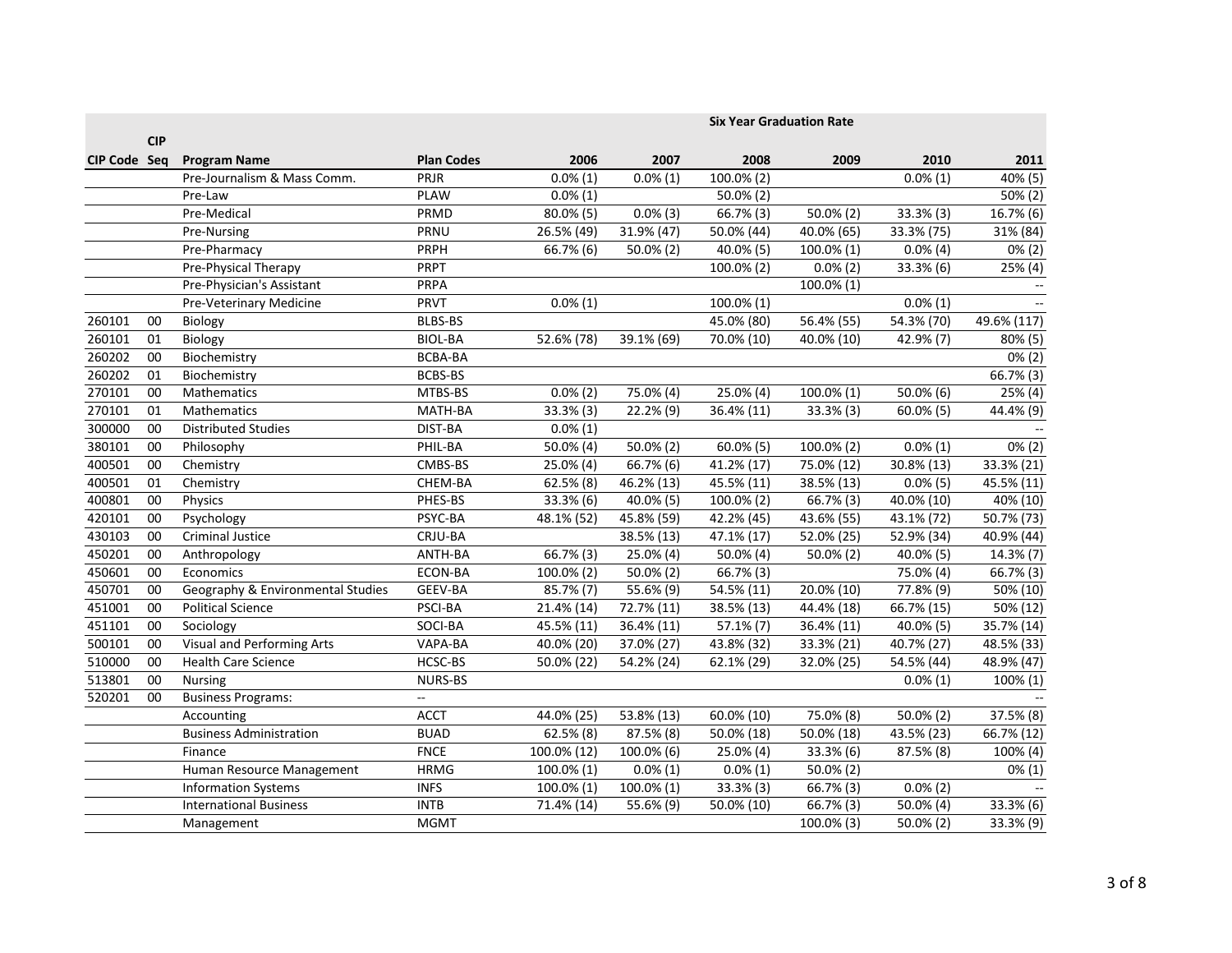|                     |            |                                     |                   | <b>Six Year Graduation Rate</b> |              |              |              |              |                          |  |
|---------------------|------------|-------------------------------------|-------------------|---------------------------------|--------------|--------------|--------------|--------------|--------------------------|--|
|                     | <b>CIP</b> |                                     |                   |                                 |              |              |              |              |                          |  |
| <b>CIP Code Seg</b> |            | <b>Program Name</b>                 | <b>Plan Codes</b> | 2006                            | 2007         | 2008         | 2009         | 2010         | 2011                     |  |
|                     |            | Marketing                           | <b>MKTG</b>       | 70.8% (48)                      | 62.8% (43)   | 56.7% (30)   | 50.0% (22)   | 46.7% (15)   | 53.3% (15)               |  |
|                     |            | Organization Management             | ORMG              | 12.5% (8)                       | 75.0% (8)    |              | 100.0% (1)   |              | $\overline{\phantom{a}}$ |  |
|                     |            | Service Management                  | SVMG              |                                 | $50.0\%$ (2) | 100.0% (2)   | $0.0\%$ (1)  |              | 100% (1)                 |  |
|                     |            | Sport Management                    | <b>SPTM</b>       |                                 |              | 60.7% (28)   | 57.1% (35)   | 69.2% (26)   | 75% (32)                 |  |
| 520201              | 01         | <b>Business Administration (BI)</b> | BIBU-BI           |                                 | 75.0% (4)    | 44.4% (9)    | $28.6\%$ (7) | 30.0% (10)   | 100% (4)                 |  |
| 540101              | 00         | History                             | HIST-BA           | 53.8% (26)                      | 56.7% (30)   | 67.6% (34)   | 70.0% (20)   | 41.7% (12)   | 57.9% (19)               |  |
| Total               |            |                                     |                   | 46.6% (914)                     | 46.0% (933)  | 47.3% (1075) | 44.0% (1035) | 46.6% (1123) | 43.2% (1284)             |  |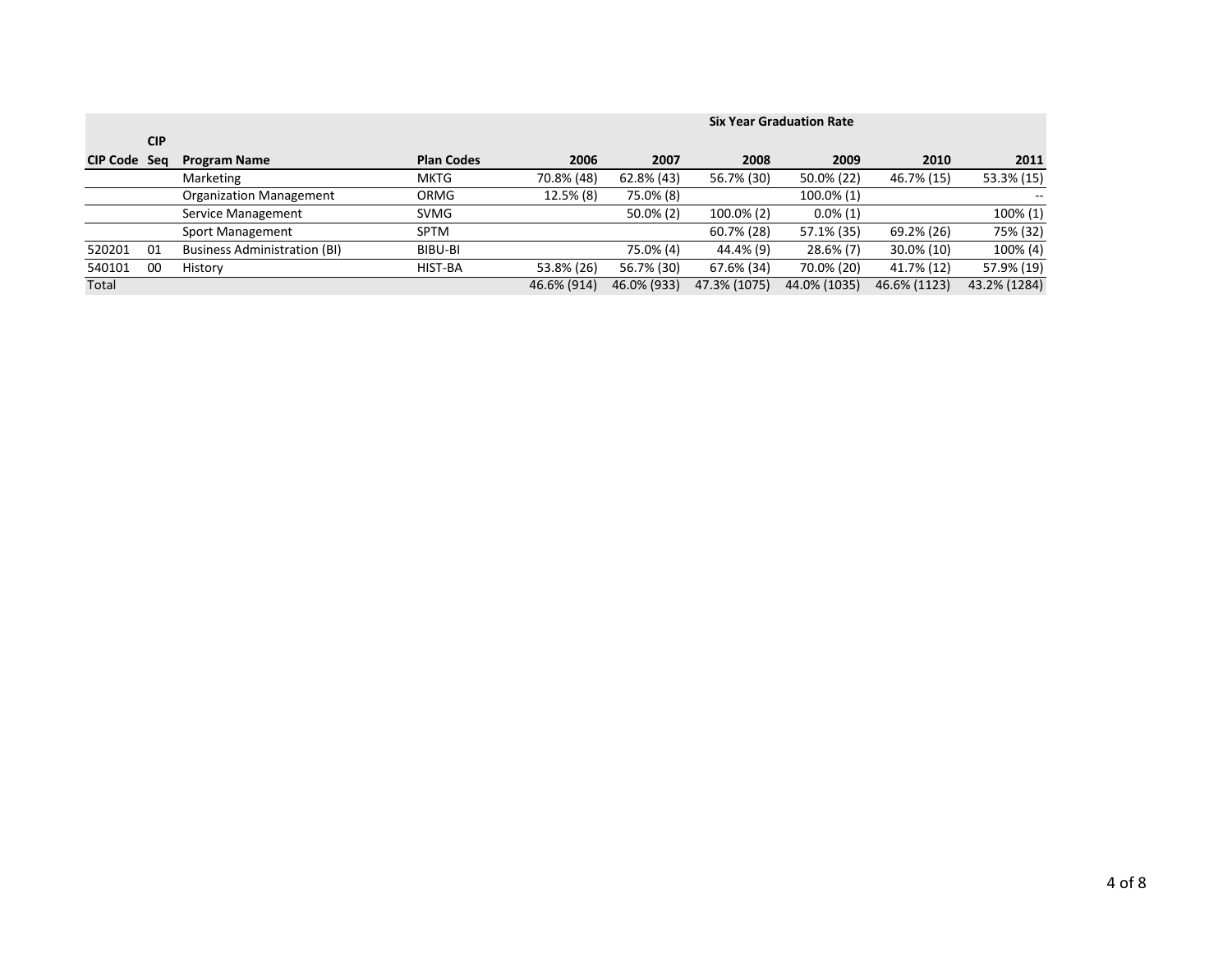

# Institutional Research UNIVERSITY OF COLORADO COLORADO SPRINGS

## **Six Year Transfer Rates per Plan**

#### Last updated: 12/8/2017

*Notes: Sorted by CIP Code. Cohorts are first-time full-time degree-seeking undergraduates (freshmen) who started in the Fall or were enrolled in the Fall and started in the preceding Summer. The cohorts shown here are the official cohorts used for IPEDS reporting. The size of the cohort is in parentheses while the percentage reflects the number of students in the cohort who did not graduate from UCCS and were known to have enrolled at another institution after leaving UCCS. Their subsequent enrollment is verified through the National Student Clearinghouse. The program reflects the program in the student's first term.*

|                 |                |                                        |                   | <b>Six Year Transfer Rate</b> |              |             |              |              |             |
|-----------------|----------------|----------------------------------------|-------------------|-------------------------------|--------------|-------------|--------------|--------------|-------------|
| <b>CIP Code</b> | <b>CIP Seq</b> | <b>Program Name</b>                    | <b>Plan Codes</b> | 2006                          | 2007         | 2008        | 2009         | 2010         | 2011        |
| 050299          | 00             | Women's and Ethnic Studies             | WEST-BA           |                               |              |             |              |              |             |
| 090100          | 00             | <b>Communication General</b>           | COMM-BA           | 41.9% (31)                    | 21.1% (19)   | 44.0% (25)  | 48.0% (25)   | 33.3% (27)   | 25% (36)    |
| 110701          | 00             | <b>Computer Science</b>                | <b>CSCI-BS</b>    | 46.7% (15)                    | 29.2% (24)   | 20.0% (15)  | 41.7% (12)   | 18.2% (22)   | 21.4% (14)  |
| 110701          | 01             | <b>Computer Science</b>                | BICS-BI           |                               | $0.0\%$ (3)  | $0.0\%$ (2) | 66.7% (3)    | 40.0% (5)    | 16.7% (6)   |
| 110804          | 00             | Game Design and Development            | BIGD-BI           |                               | 27.3% (11)   | 30.0% (20)  | 43.8% (16)   | 50.0% (12)   | 21.1% (19)  |
| 111003          | 00             | <b>Computer Science &amp; Security</b> | BISC-BI           |                               | $0.0\%$ (1)  | $0.0\%$ (2) | $0.0\%$ (1)  | $0.0\%(1)$   | 66.7% (3)   |
| 140901          | 00             | <b>Computer Engineering</b>            | <b>CPEN-BS</b>    | 22.2% (9)                     | 27.3% (11)   | 33.3% (9)   | 80.0% (5)    | 36.4% (11)   | 18.2% (11)  |
| 141001          | 00             | <b>Electrical Engineering</b>          | ELEN-BS           | 44.4% (9)                     | 33.3% (9)    | $0.0\%$ (8) | $60.0\%$ (5) | 33.3% (6)    | 25% (16)    |
| 141001          | 01             | <b>Electrical Engineering</b>          | BIEL-BI           |                               | $0.0\%$ (1)  | 100.0% (1)  | $33.3\%$ (3) | $0.0\%$ (1)  | $0\%$ (2)   |
| 141901          | 00             | <b>Mechanical Engineering</b>          | MEEN-BS           | 25.0% (32)                    | 14.7% (34)   | 21.7% (46)  | 43.6% (39)   | 27.1% (48)   | 17.4% (46)  |
| 160905          | 00             | Spanish                                | SPAN-BA           | 60.0% (5)                     | 16.7% (6)    | 40.0% (5)   | 100.0% (1)   | $60.0\%$ (5) | 66.7% (3)   |
| 230101          | 00             | English                                | ENGL-BA           | 32.0% (50)                    | 30.2% (43)   | 25.7% (35)  | 42.5% (40)   | 30.6% (36)   | 42.4% (33)  |
| 240199          | 00             | Undecideds & Pre/Prep Programs^        |                   |                               |              |             |              |              | 42.8% (556) |
|                 |                | <b>Business Preparation</b>            | PRBU              | 44.8% (29)                    | 39.1% (23)   | 41.7% (48)  | 47.3% (74)   |              | 32.2% (90)  |
|                 |                | <b>Business Undetermined</b>           | BUUD/UDBU         | 38.0% (71)                    | 36.7% (60)   | 41.3% (46)  | 42.4% (33)   | 42.1% (19)   | 40.4% (47)  |
|                 |                | <b>Engineering Undetermined</b>        | <b>ENUD/UDEN</b>  | 31.8% (22)                    | 42.9% (21)   | 30.0% (20)  | 36.0% (25)   | 25.0% (28)   | 28.6% (14)  |
|                 |                | <b>LAS Undetermined</b>                | LSUD/UDLS         | 44.6% (101) 42.9% (112)       |              | 42.1% (145) | 48.2% (141)  | 34.0% (141)  | 41.5% (142) |
|                 |                | <b>Nursing Prep</b>                    | <b>NUPR</b>       | 26.1% (46)                    | 17.8% (45)   | 30.6% (49)  | 27.8% (54)   | 21.4% (42)   | 35.7% (42)  |
|                 |                | Pre-Business                           | <b>BUPR</b>       | $33.3\%$ (3)                  |              |             |              | 35.5% (93)   |             |
|                 |                | Pre-Dental Hygiene                     | PRDH              |                               | 100.0% (1)   |             |              | 100.0% (1)   |             |
|                 |                | Pre-Dentistry                          | PRDE              | 100.0% (2)                    | $50.0\%$ (2) | $0.0\%$ (2) |              | $33.3\%$ (3) |             |
|                 |                | Pre-Education                          | PRED              | 38.5% (13)                    | 100.0% (3)   | 42.9% (14)  | $20.0\%$ (5) | 66.7% (6)    | 26.7% (15)  |
|                 |                | Pre-Engineering                        | <b>PREN</b>       | 48.1% (27)                    | 56.6% (53)   | 44.6% (56)  | 52.8% (72)   | 50.0% (76)   | 44.8% (87)  |
|                 |                | Pre-Health Care                        | PRHC              | 83.3% (6)                     | $0.0\%$ (5)  | 33.3% (18)  | 25.0% (12)   | 46.2% (13)   | 62.5% (16)  |
|                 |                | Pre-Journalism & Mass Comm.            | PRJR              | 100.0% (1)                    | 100.0% (1)   | $0.0\% (2)$ |              | $0.0\%$ (1)  | 20% (5)     |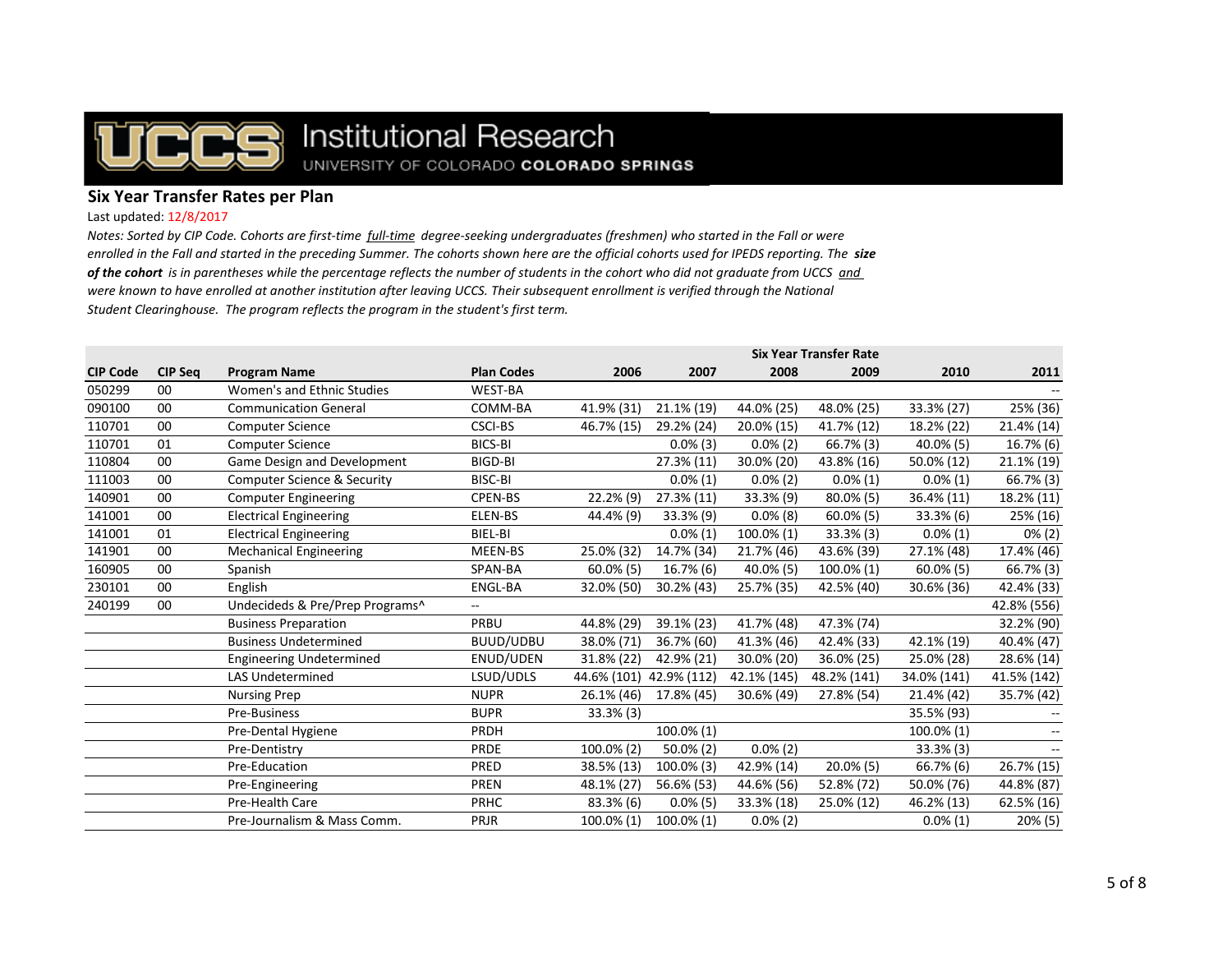|                 |                |                                   |                           | <b>Six Year Transfer Rate</b> |             |               |             |              |             |
|-----------------|----------------|-----------------------------------|---------------------------|-------------------------------|-------------|---------------|-------------|--------------|-------------|
| <b>CIP Code</b> | <b>CIP Seg</b> | <b>Program Name</b>               | <b>Plan Codes</b>         | 2006                          | 2007        | 2008          | 2009        | 2010         | 2011        |
|                 |                | Pre-Law                           | <b>PLAW</b>               | 100.0% (1)                    |             | 50.0% (2)     |             |              | $50\% (2)$  |
|                 |                | Pre-Medical                       | PRMD                      | 20.0% (5)                     | 33.3% (3)   | $0.0\%$ (3)   | 50.0% (2)   | 33.3% (3)    | 66.7% (6)   |
|                 |                | Pre-Nursing                       | PRNU                      | 61.2% (49)                    | 48.9% (47)  | 31.8% (44)    | 49.2% (65)  | 53.3% (75)   | 58.3% (84)  |
|                 |                | Pre-Pharmacy                      | PRPH                      | 33.3% (6)                     | $0.0\%$ (2) | 40.0% (5)     | $0.0\%$ (1) | 75.0% (4)    | 50% (2)     |
|                 |                | Pre-Physical Therapy              | PRPT                      |                               |             | $0.0\%$ (2)   | 100.0% (2)  | 16.7% (6)    | 75% (4)     |
|                 |                | Pre-Physician's Assistant         | PRPA                      |                               |             |               | $0.0\%(1)$  |              |             |
|                 |                | Pre-Veterinary Medicine           | PRVT                      | $0.0\%(1)$                    |             | $0.0\%$ (1)   |             | $0.0\%$ (1)  |             |
| 260101          | 00             | Biology                           | <b>BLBS-BS</b>            |                               |             | 41.3% (80)    | 36.4% (55)  | 37.1% (70)   | 35.9% (117) |
| 260101          | 01             | Biology                           | <b>BIOL-BA</b>            | 39.7% (78)                    | 39.1% (69)  | 20.0% (10)    | 50.0% (10)  | 57.1% (7)    | 20% (5)     |
| 260202          | 00             | Biochemistry                      | BCBA-BA                   |                               |             |               |             |              | 50% (2)     |
| 260202          | 01             | Biochemistry                      | <b>BCBS-BS</b>            |                               |             |               |             |              | $0\%$ (3)   |
| 270101          | 00             | Mathematics                       | MTBS-BS                   | 100.0% (2)                    | $0.0\%$ (4) | 25.0% (4)     | $0.0\%$ (1) | 50.0% (6)    | $0\%$ (4)   |
| 270101          | 01             | Mathematics                       | MATH-BA                   | 33.3% (3)                     | 55.6% (9)   | 45.5% (11)    | 33.3% (3)   | $0.0\%$ (5)  | 33.3% (9)   |
| 300000          | 00             | <b>Distributed Studies</b>        | DIST-BA                   | 100.0% (1)                    |             |               |             |              |             |
| 380101          | 00             | Philosophy                        | PHIL-BA                   | 50.0% (4)                     | 50.0% (2)   | 40.0% (5)     | $0.0\%$ (2) | $0.0\%$ (1)  | 50% (2)     |
| 400501          | 00             | Chemistry                         | CMBS-BS                   | 50.0% (4)                     | 16.7% (6)   | 29.4% (17)    | 25.0% (12)  | 53.8% (13)   | 33.3% (21)  |
| 400501          | 01             | Chemistry                         | CHEM-BA                   | 37.5% (8)                     | 38.5% (13)  | 36.4% (11)    | 46.2% (13)  | $80.0\%$ (5) | 36.4% (11)  |
| 400801          | 00             | Physics                           | PHES-BA/BS                | 33.3% (6)                     | 40.0% (5)   | $0.0\%$ (2)   | $0.0\%$ (3) | 20.0% (10)   | 20% (10)    |
| 420101          | 00             | Psychology                        | PSYC-BA                   | 30.8% (52)                    | 35.6% (59)  | 48.9% (45)    | 41.8% (55)  | 38.9% (72)   | 24.7% (73)  |
| 430103          | 00             | <b>Criminal Justice</b>           | CRJU-BA                   |                               | 46.2% (13)  | 29.4% (17)    | 28.0% (25)  | 38.2% (34)   | 34.1% (44)  |
| 450201          | 00             | Anthropology                      | ANTH-BA                   | 33.3% (3)                     | 25.0% (4)   | 50.0% (4)     | 50.0% (2)   | 20.0% (5)    | 28.6% (7)   |
| 450601          | 00             | Economics                         | ECON-BA                   | $0.0\%$ (2)                   | 50.0% (2)   | 33.3% (3)     |             | 25.0% (4)    | $0\% (3)$   |
| 450701          | 00             | Geography & Environmental Studies | GEEV-BA                   | 14.3% (7)                     | 44.4% (9)   | 36.4% (11)    | 70.0% (10)  | 11.1% (9)    | 10% (10)    |
| 451001          | 00             | <b>Political Science</b>          | PSCI-BA                   | 50.0% (14)                    | 18.2% (11)  | 38.5% (13)    | 38.9% (18)  | 26.7% (15)   | 41.7% (12)  |
| 451101          | 00             | Sociology                         | SOCI-BA                   | 45.5% (11)                    | 36.4% (11)  | 42.9% (7)     | 36.4% (11)  | 40.0% (5)    | 28.6% (14)  |
| 500101          | 00             | <b>Visual and Performing Arts</b> | VAPA-BA                   | 40.0% (20)                    | 48.1% (27)  | 40.6% (32)    | 47.6% (21)  | 37.0% (27)   | 27.3% (33)  |
| 510000          | 00             | <b>Health Care Science</b>        | HCSC-BS                   | 36.4% (22)                    | 37.5% (24)  | 34.5% (29)    | 52.0% (25)  | 34.1% (44)   | 38.3% (47)  |
| 513801          | 00             | <b>Nursing</b>                    | NURS-BS                   |                               |             |               |             | $0.0\%$ (1)  | $0\% (1)$   |
| 520201          | 00             | <b>Business Administration</b>    | $\mathbb{L}^{\mathbb{L}}$ |                               |             |               |             |              |             |
|                 |                | Accounting                        | <b>ACCT</b>               | 40.0% (25)                    | 30.8% (13)  | $30.0\%$ (10) | 25.0% (8)   | 50.0% (2)    | 50% (8)     |
|                 |                | <b>Business Administration</b>    | <b>BUAD</b>               | 12.5% (8)                     | 12.5% (8)   | 44.4% (18)    | 33.3% (18)  | 43.5% (23)   | 16.7% (12)  |
|                 |                | Finance                           | <b>FNCE</b>               | $0.0\%$ (12)                  | $0.0\%$ (6) | 25.0% (4)     | 66.7% (6)   | 12.5% (8)    | $0\%$ (4)   |
|                 |                | Human Resource Management         | <b>HRMG</b>               | $0.0\%$ (1)                   | 100.0% (1)  | 100.0% (1)    | 50.0% (2)   |              | 100% (1)    |
|                 |                | <b>Information Systems</b>        | <b>INFS</b>               | $0.0\%$ (1)                   | $0.0\%$ (1) | 33.3% (3)     | 33.3% (3)   | 50.0% (2)    |             |
|                 |                | <b>International Business</b>     | <b>INTB</b>               | 28.6% (14)                    | 22.2% (9)   | 50.0% (10)    | 16.7% (6)   | 25.0% (4)    | 50% (6)     |
|                 |                | Management                        | <b>MGMT</b>               |                               |             |               | $0.0\%$ (3) | 50.0% (2)    | 33.3% (9)   |
|                 |                | Marketing                         | <b>MKTG</b>               | 22.9% (48)                    | 32.6% (43)  | 30.0% (30)    | 36.4% (22)  | 33.3% (15)   | 40% (15)    |
|                 |                | <b>Organization Management</b>    | ORMG                      | 75.0% (8)                     | 12.5% (8)   |               | $0.0\%(1)$  |              |             |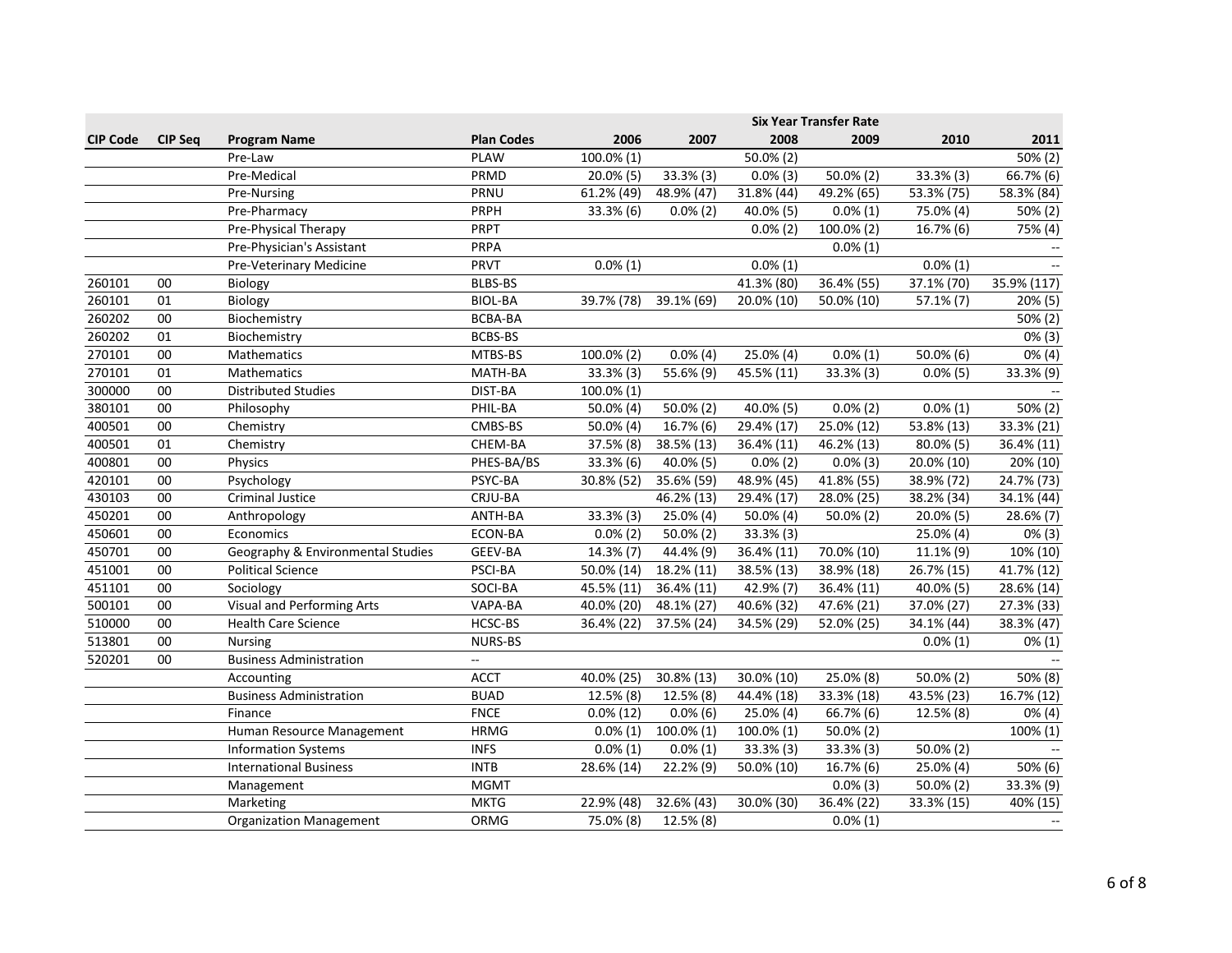|                 |                |                                |                   | <b>Six Year Transfer Rate</b> |             |             |                                                   |              |              |
|-----------------|----------------|--------------------------------|-------------------|-------------------------------|-------------|-------------|---------------------------------------------------|--------------|--------------|
| <b>CIP Code</b> | <b>CIP Sea</b> | <b>Program Name</b>            | <b>Plan Codes</b> | 2006                          | 2007        | 2008        | 2009                                              | 2010         | 2011         |
|                 |                | Service Management             | <b>SVMG</b>       |                               | $0.0\%$ (2) | $0.0\%$ (2) | $0.0\%$ (1)                                       |              | $0\%$ (1)    |
|                 |                | Sport Management               | <b>SPTM</b>       |                               |             | 32.1% (28)  | 25.7% (35)                                        | 19.2% (26)   | 25% (32)     |
| 520201          | 01             | <b>Business Administration</b> | BIBU-BI           |                               | 25.0% (4)   | 55.6% (9)   | $57.1\%$ (7)                                      | 60.0% (10)   | $0\%$ (4)    |
| 540101          | 00             | History                        | HIST-BA           | 34.6% (26)                    | 30.0% (30)  | 23.5% (34)  | 10.0% (20)                                        | 41.7% (12)   | 36.8% (19)   |
| Total           |                |                                |                   |                               |             |             | 38.2% (914) 35.4% (933) 36.0% (1075) 41.7% (1035) | 36.6% (1123) | 35.4% (1284) |